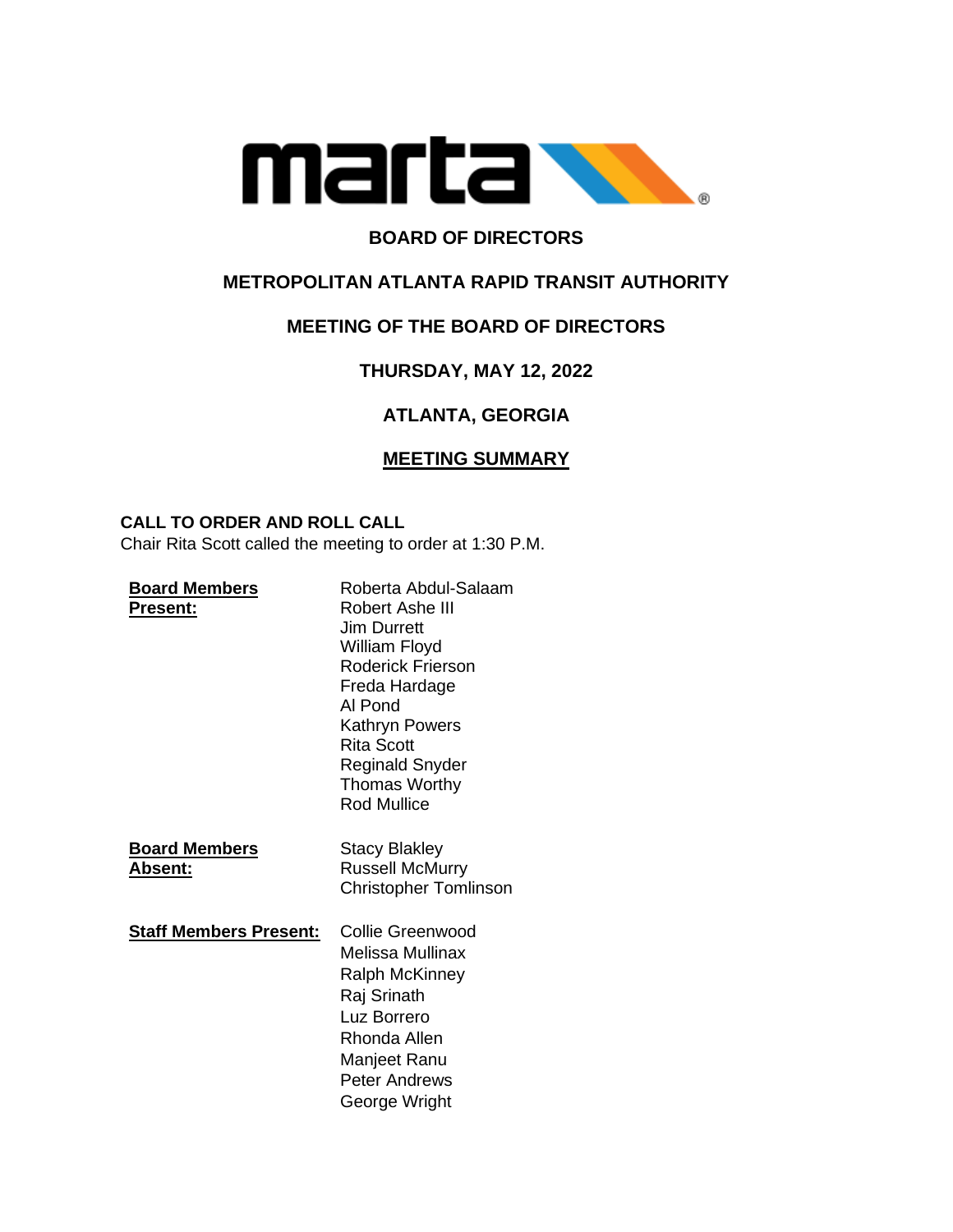## **Also in Attendance:** Justice Leah Ward Sears

Kirk Talbott George Wright Jonathan Hunt Colleen Kiernan Paula Nash Keri Lee Colleen Kiernan Donna DeJesus Jacqueline Holland

## **PUBLIC COMMENTS (SUBMITTALS VIA TELEPHONE, U.S. MAIL, AND IN-PERSON)**

Corrie McCrary [in person] Sherry Williams [in person]

## **1. APPROVAL OF THE MINUTES**

#### **Minutes from April 14, 2022.**

Approval of the Minutes from April 14, 2022. On a motion by Board Member Pond, seconded by Board Member Durrett, the motion passed by a vote of 12 to 0 with 12 members present.

## **2. PLANNING & CAPITAL PROGRAMS COMMITTEE REPORT**

Committee Chair John Pond reported that the Committee met on April 28, 2022, and approved the following resolutions:

#### **Committee Chair Report Planning & Capital Programs**

Committee Chair Report Planning & Capital Programs. Approval of Resolutions 2a & 2b On a motion by Board Member Mullice, seconded by Board Member Durrett, the resolutions passed by a vote of 12 to 0 with 12 members present.

#### **3. OPERATIONS & SAFETY COMMITTEE REPORT**

Committee Chair W. Thomas Worthy reported that the Committee met on April 28, 2022, and approved the following resolutions:

#### **Committee Chair Report Operations and Safety**

Committee Chair Report Operations and Safety. Approval of Resolutions 3a, b, c, d, e & f. On a motion by Board Member Mullice, seconded by Board Member Snyder, the resolutions passed by a vote of 12 to 0 with 12 members present.

#### **4. BUSINESS MANAGEMENT COMMITTEE REPORT**

Committee Chair Roderick Frierson reported that the Committee met on April 28, 2022, and approved the following resolutions:

#### **Committee Chair Report Business Management**

Committee Chair Report Business Management. Approval of Resolutions 4a, b, c, d & e. On a motion by Board Member Worthy, seconded by Board Member Hardage, the resolution passed by a vote of 12 to 0 with 12 members present.